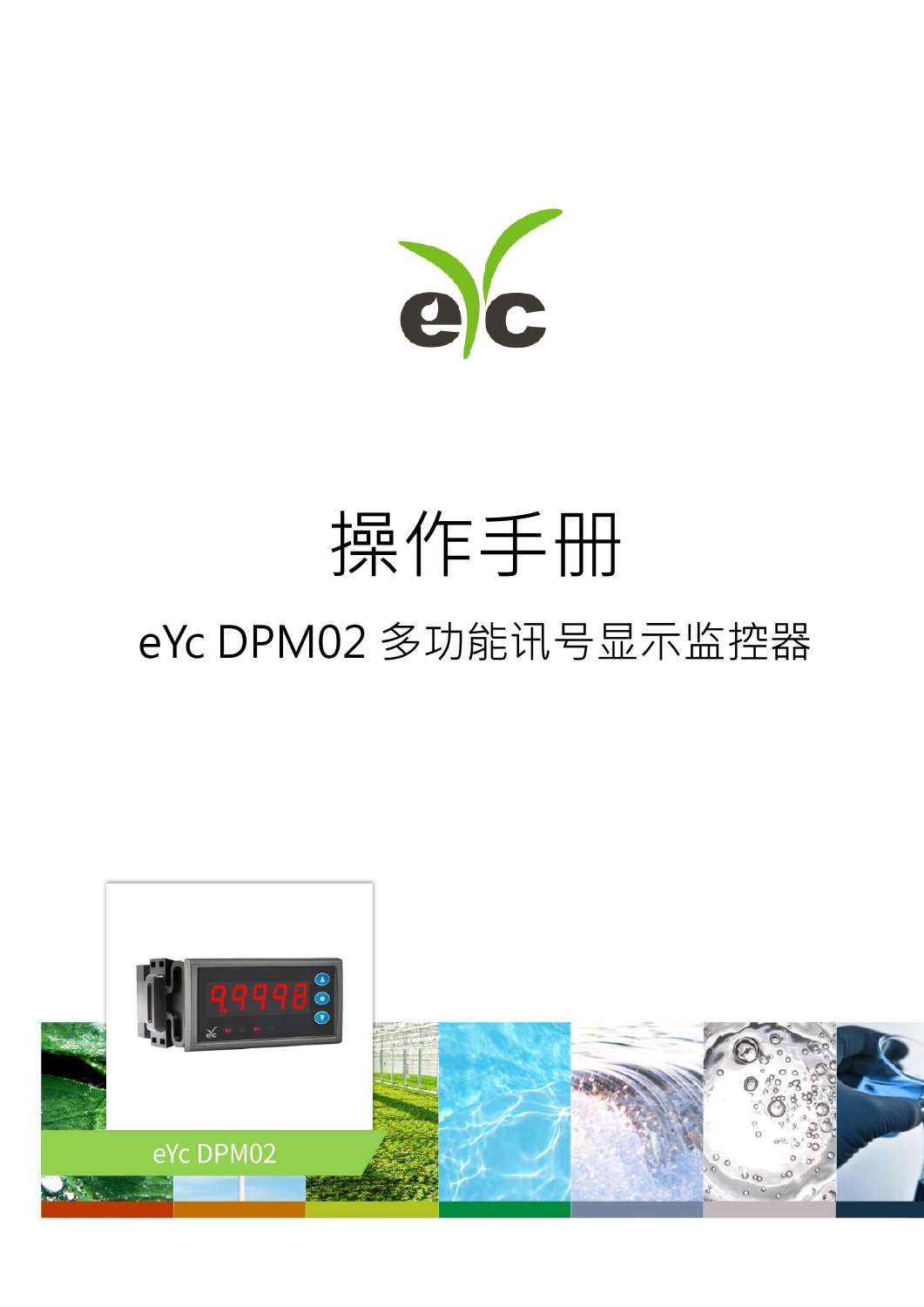

一、产品介绍

DPM02 数字化显示器为高可靠度通用显示器。具备严格标准的 电源供应与简易的按键设计。新一代的显示设计要求以达到优化的操 作设定效率。

产品特色如下:通用规格的信号输入及通用的电源供应方式,简 易直观的用户接口及操作方式。

二、产品特色

- 通用电源供应 AC 85 ... 253 V
- 4 方隔离,提供安全及稳定的量测
- 5位, 7段 LED 显示功能, 自主式的功能说明
- 3 按键与可程序化前端面板
- 通用输入模块, 可连接电流, 电压
- 外部激励电源供应(DC 18 ... 26 V / 0 ... 50 mA)
- 最多4组C型接点继电器
- 电压流模拟输出
- RS-485 数字输出或数字读取 eYc 传送器产品
- 三、产品应用
	- 电流值、电压值读出显示
	- 利用模拟,数字输出或 4 个继电器进行过程控制
	- 利用特殊设计的防潮上盖,在极度潮湿的环境仍可读取讯号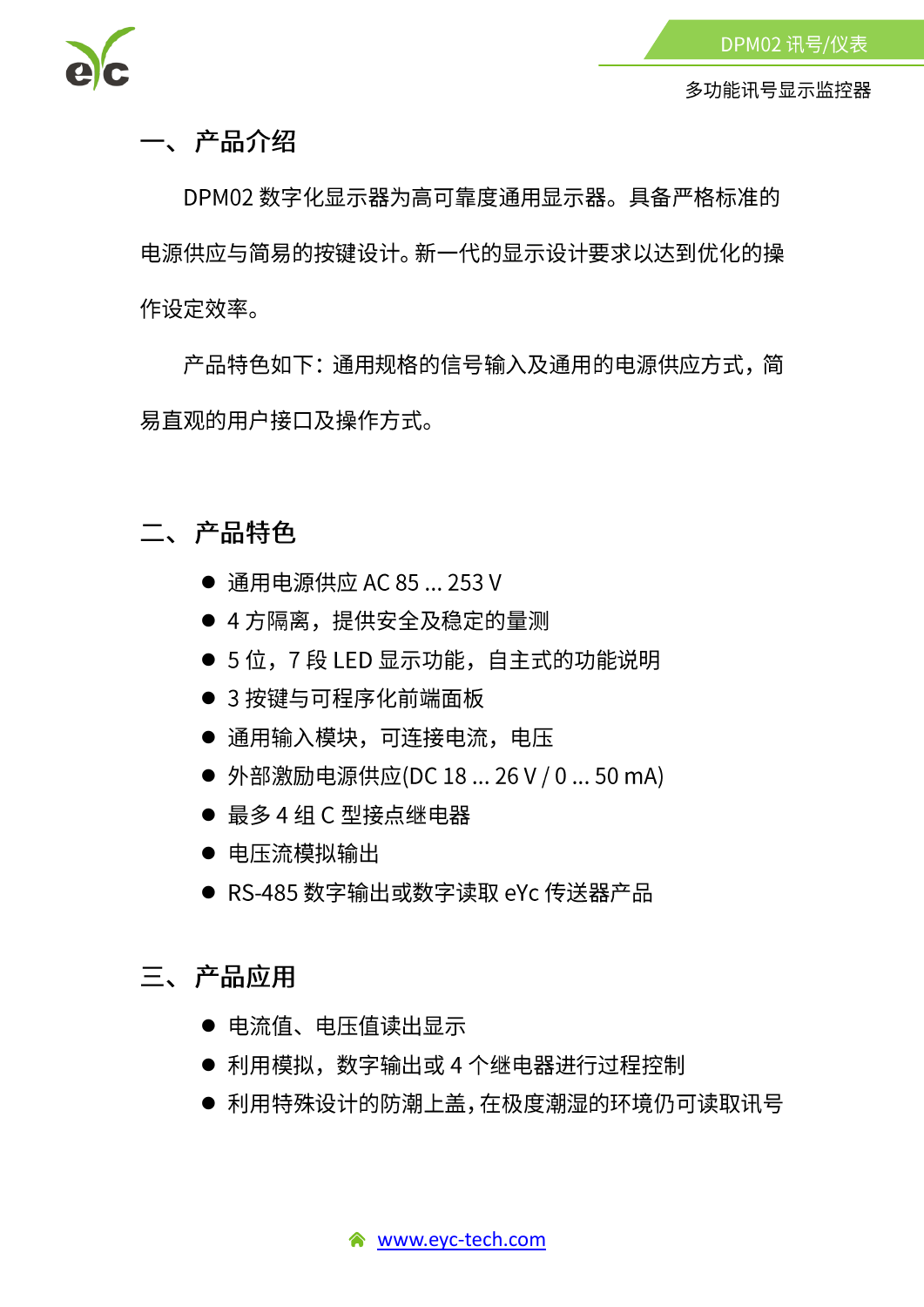

- 四、技术特性
	- 5位 LED 显示功能,可显示 7 段字符,利用可程序化功能 设定继电器 On / Off 指示功能以及设定小数点, 最大数字读 取范围达-9999 ... +99999
	- 用前端面板按键功能, 进行参数调整
	- 透过输入讯号来个别激发继电器,使用者可以缩短安装测试 时间
- 五、固定 / 安装
	- DPM02 必须以安全角度插入面板, 然后插上塑料固定片, 另外 DPM02 外壳具备防水设计
- 六、操作温度范围
	- $\bullet$  -10°C ... +60°C
- 七、共通规范
	- 供应电压: 通用 AC 85 ... 253 V, 50 ... 60 Hz
	- 反应时间: 0.5 ... 60 秒可程序化
- 八、电流输入
	- 量测范围: 0 ... 20 mA
	- 可程序化量测范围: 0 ... 20 mA、4 ... 20 mA
	- 传感器错误侦测: 回路断线侦测 4 ... 20 mA 传感器错误侦 测: 回路断线侦测 4 ... 20 mA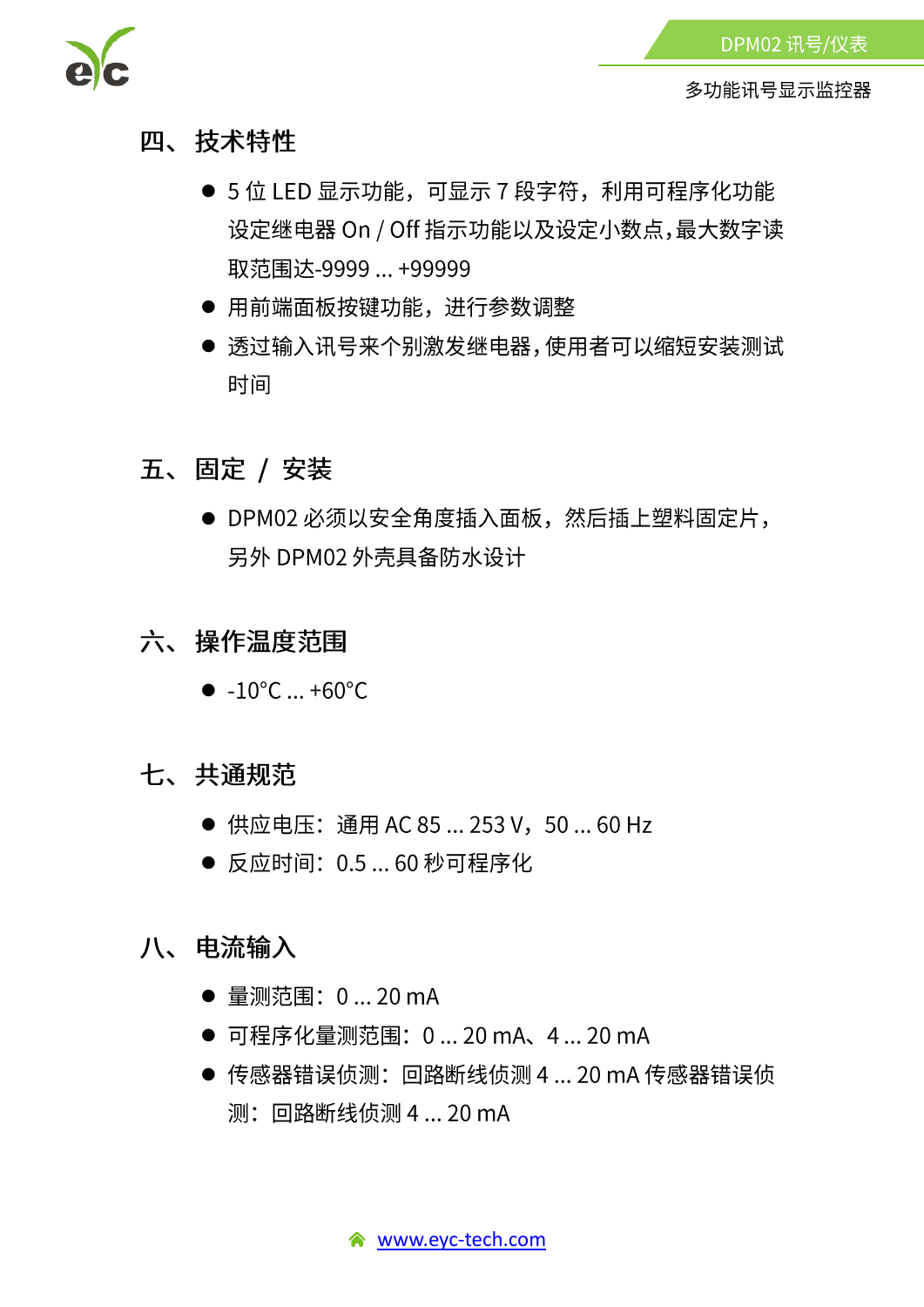

多功能讯号显示监控器

- 九、电压输入
	- 量测范围: DC 0 ... 10 V
	- 可程序化量测范围: DC 0 ... 1 / 0.2 ... 1 / 0 ... 10 / 2 ... 10 V

#### 十、显示功能

- 读取显示范围: -9999 ... +99999(5 位)
- 小数点位数: 可程序设定
- 数字字体显示高度: 14.1 mm
- 显示更新时间: 2次/秒
- 外部信号输入指示导引方式: 文字解释

#### 十一、电流输出

- 信号范围: 0 ... 20 mA
- 可程序化信号范围: 0 ... 20 mA / 4 ... 20 mA / 20 ... 0 mA /  $20...4mA$
- 负载(Max.): 20 mA / 500 Ω

#### 十二、电压输出

- 信号范围: 0 ... 10 V
- 可程序化信号范围: 0...1/0.2...1/0...10/0...5/  $1...5/2...10/1...0/1...0.2/5...0/5...1/10...0/$  $10...2V$
- 负载(Min.): 10 KΩ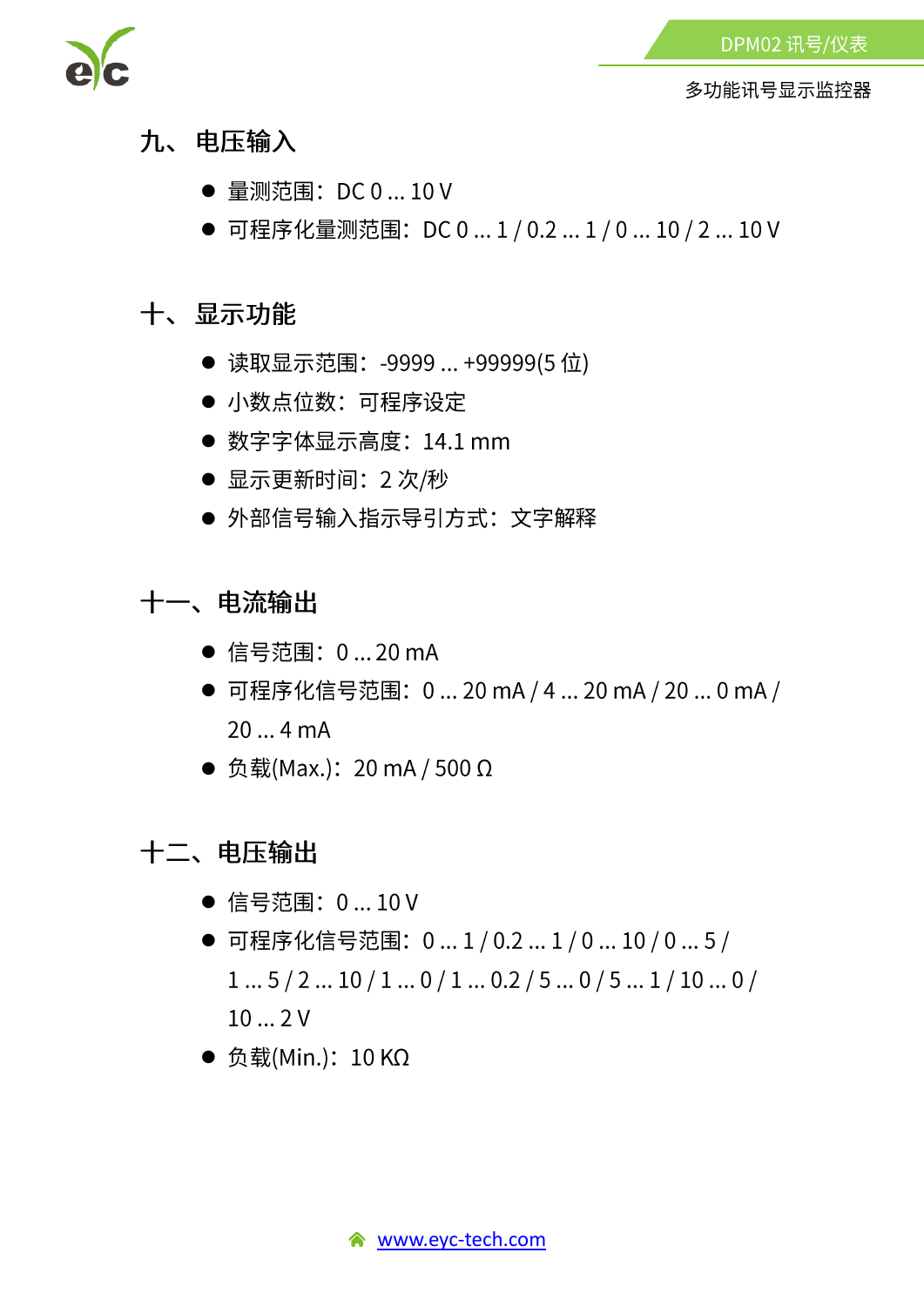

#### 十三、继电器输出

- 继电器功能: 设定点
- 迟滞现象: 0...100%
- 开/关延迟: 0 ... 3600 秒
- 传感器错误侦测: 致能 / 禁能 / 保持
- 最大电压: AC 277 V
- 最大电流: 6A
- 最大功率: 1500 VA

#### 十四、按键操作图标

如下页 DPT02-功能设定说明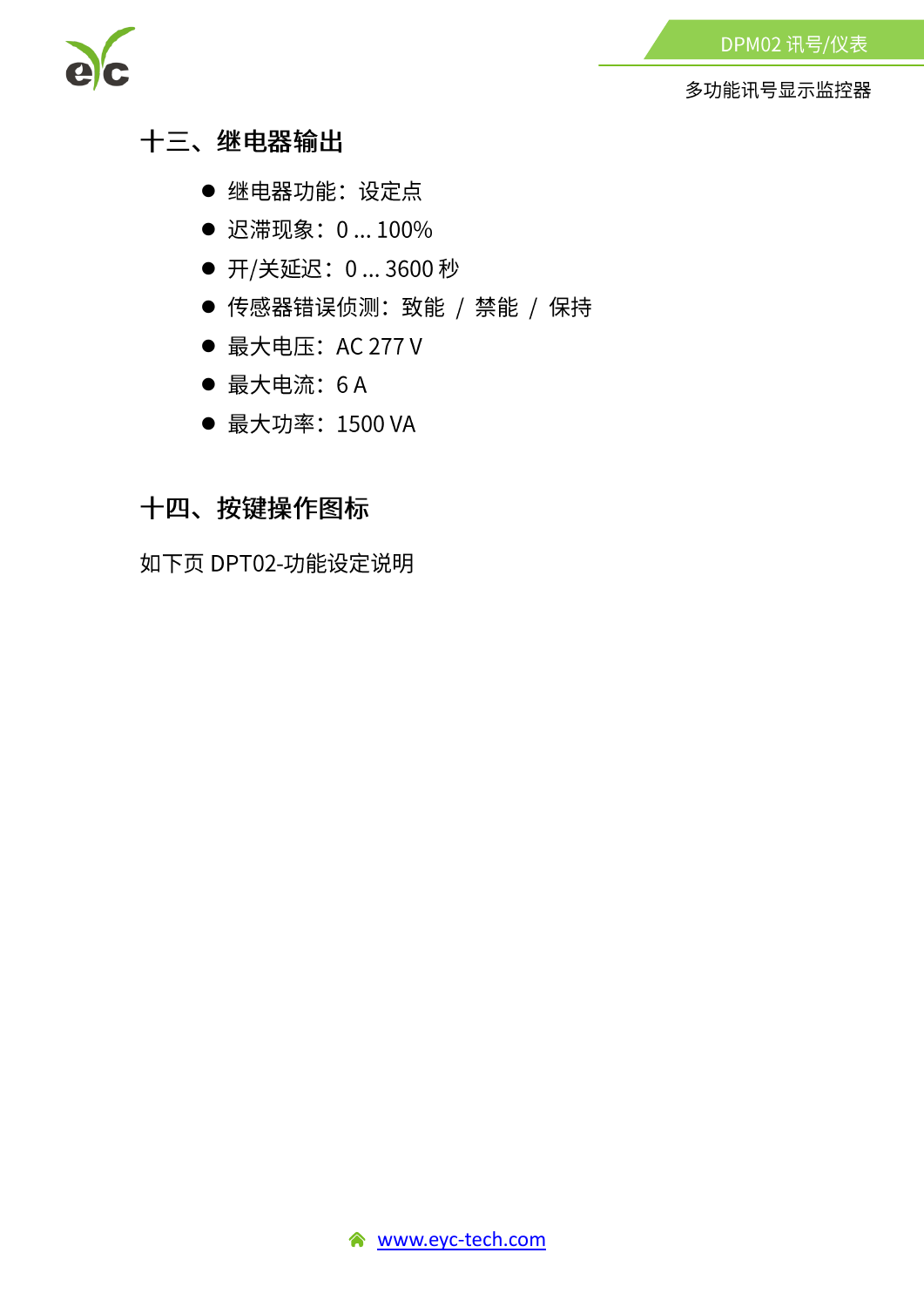#### ■DPM02 功能設定說明